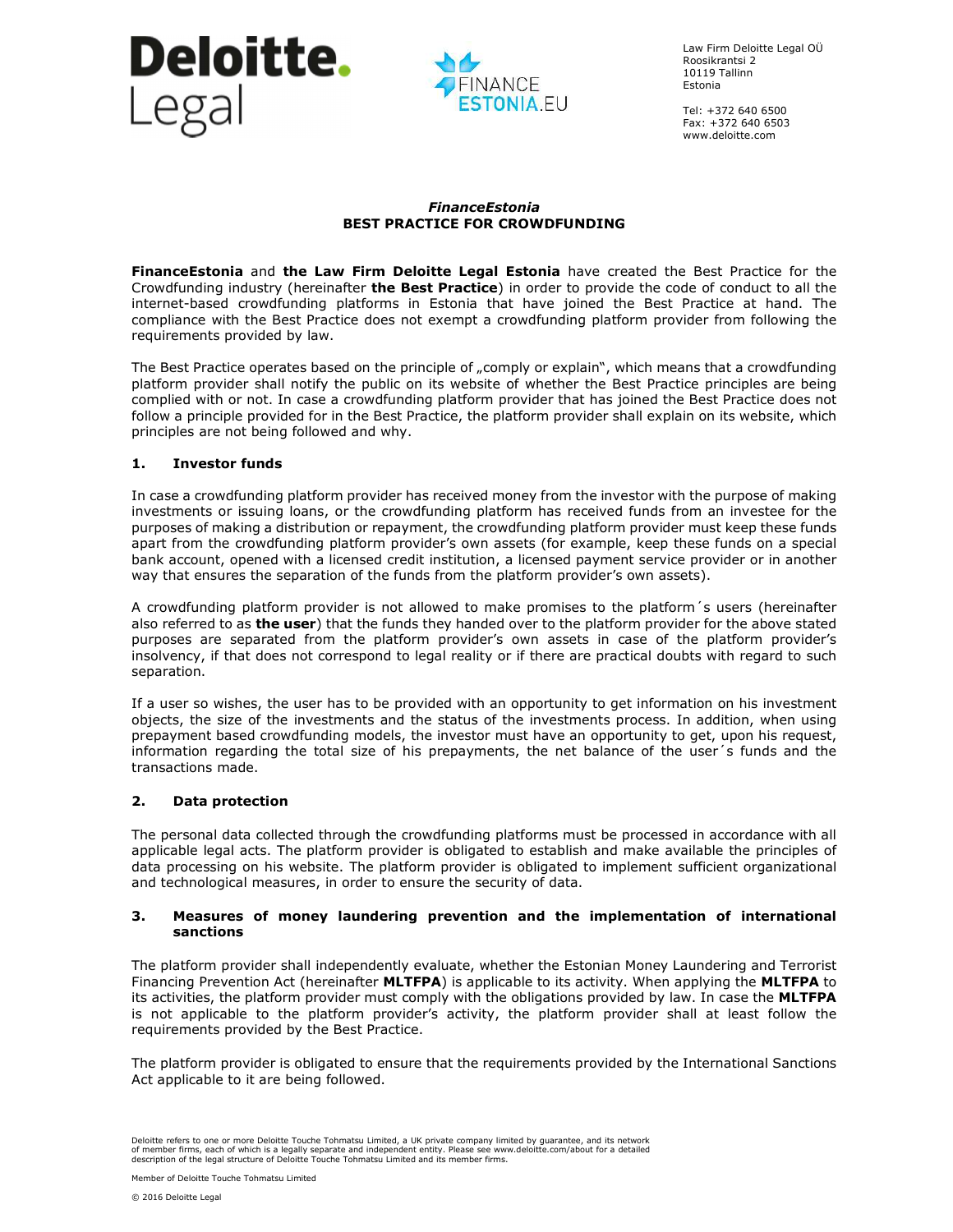### The platform provider:

- a) when establishing a business relationship with a new platform user (an investor and an investee) collects, to the extent reasonably relevant for the particular crowdfunding business model, at least the following data: the new user's personal data; information on the legal and natural persons related to the user; the bank account number, through which the funds are being raised and invested; the number of the personal identification document;
- b) insists that the users (investor and investee) provide the platform provider with accurate data. Should the platform provider discover that the data provided is incorrect or suspect that this might be the case, the platform provider shall demand that the user explained the situation and, if necessary, corrected the data. If the user refuses to correct the data upon the platform provider's demand, or if the explanations or corrections provided by the user do not convince the platform provider; or if the user refuses to provide his personal identification document or power of attorney upon the platform provider's demand, the platform provider shall refuse to conclude an agreement with such user or terminate the agreement with the user;
- c) conducts his activities with due diligence, paying attention to unusual situations or situations, which give rise to money laundering suspicions, and notifies the Financial Intelligence Unit of such suspicions.

## **4. The quality of information and communication**

The crowdfunding platform provider:

- a) makes available to the public and users (investor and investee) only correct, clear and nonmisleading information;
- b) makes sure that, on equal grounds, the users have equal access to the information published on the crowdfunding platform;
- c) to the extent reasonable, makes available on his website the description of the role of the crowdfunding platform and its provider in relations with other parties, of the investments, which are enabled through a crowdfunding platform and the process of making them, in a sufficiently clear, detailed and easily detected manner. Also, if relevant, the description on how the investors' funds and the records of the investments are being kept must be provided;
- d) establishes sufficient and uniform minimum requirements for the description of the investment objects, which are made available on his platform; and makes sure that the investees follow them. If the investee fails to meet the minimum requirements, the platform provider shall demand that the investee followed the requirements. In case the investee refuses to follow the minimum requirements, the platform provider shall not conclude the user agreement or terminate the already existing user agreement;
- e) ensures the comparability of the existing past and present investment objects by the investors or in their interests. The crowdfunding platform provider shall not delete or hide earlier investment objects or related campaigns from the website.

The crowdfunding platform provider shall clearly inform the investors, if he does not verify or ensure the correctness and completeness of the data provided by the investees or does not evaluate the creditworthiness of the investees or the likely return on the investments.

In case the platform provider verifies or guarantees the correctness and completeness of the data provided by the investees or provides services of economic, legal or other types of due diligence to these investees, the results of which are being made available through the platform to the persons that wish to invest in the investees´ investment objects, the platform provider shall expressly notify the public of this through its website and make available the information on the respective analysis methods.

## **5. Risk warnings**

The platform provider shall make available on its website the descriptions of general risks related to the investments made through the crowdfunding platform, as well as warnings about the investment-related risks, in a manner that such descriptions and warnings are easily found and clearly expressed.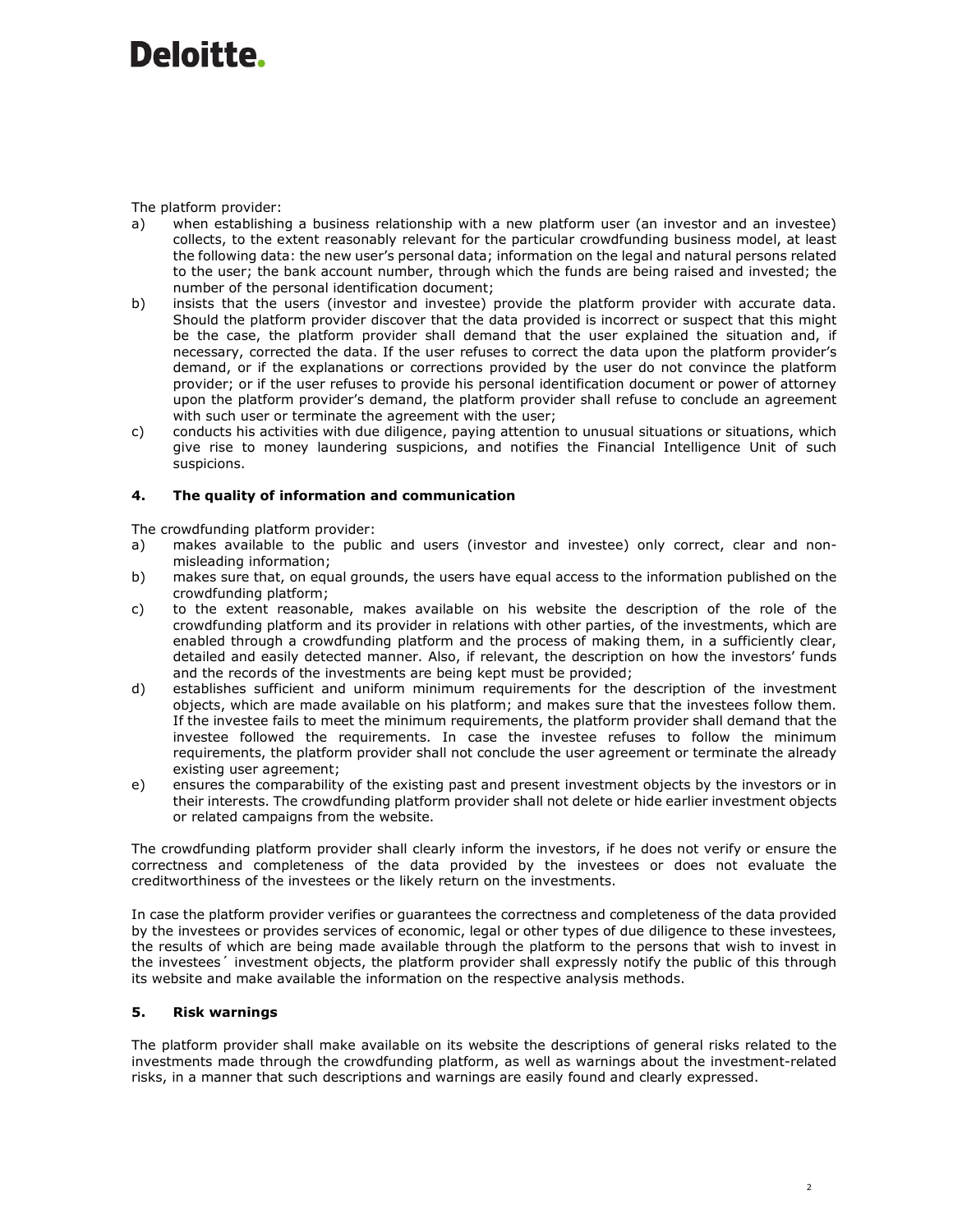The platform provider shall expressly call on the investors to evaluate the risks related to the particular investment and the particular investor, depending on his economic status, and to consult with a corresponding specialist before making an investment decision.

## **6. Consumer protection and advertising**

In case services are offered to consumers via the crowdfunding platform, the platform provider shall comply with the obligations provided by relevant legal acts.

The crowdfunding platform provider:

- a) when advertising its services and the investment objects being offered through the crowdfunding platform, shall call on the users to thoroughly familiarize themselves with the terms and conditions of the crowdfunding platform´s services and the information on the investment objects, as well as to consult with a specialist;
- b) the adverts published must reflect the crowdfunding platform provider's service in a correct and honest way and the platform provider must avoid misleading and dishonest ways of trading;
- c) does not publish unfounded promises regarding the returns of the investments; if the platform provider does not verify the accuracy of the promises made by the investee regarding the returns of investments in the investment objects offered, then the platform provider shall publish a clear notice on this on its website;
- d) if possible with regard to the business model of the crowdfunding platform, provides the investors a reasonable *cooling-off* period, which gives them the possibility to reconsider the decision within a reasonable period of time after having made the investment decision, and annul the decision made through the crowdfunding platform. In such case, the platform provider shall establish the procedure for such right to be exercised, including the time limits, in the crowdfunding platform´s terms of use.

### **7. Avoiding conflicts of interests and the remuneration system**

The platform provider:

- a) is obligated, in equal circumstances, to treat the users (investors and investees) or their clearly defined subgroups equally;
- b) is obligated to identify potential cases of conflict of interest, to make available on its website sufficient information on the identified cases of conflicts of interests without unreasonable delay, to take the necessary measures to prevent and solve conflicts of interests, and to establish and make available sufficient relevant internal procedures. Amongst others, the platform provider is obligated to make available on his website information regarding the persons related to the crowdfunding platform (shareholders of the crowdfunding platform provider, the management board members of the platform provider and other persons capable of influencing the activities or economic results of the crowdfunding platform provider, including the employees of the platform provider) and their relation to the investees on the crowdfunding platform and their investment objects; also, the platform provider is obligated to establish the principles of remuneration of the platform provider and its related persons, which avoid and prevent conflicts of interests.
- c) shall make available clear and non-misleading explanations of the remuneration system used by the platform provider, including the fees charged from the users (investors and investees), the amounts or calculation methods of these fees and other costs or their absence for the users.

In equal circumstances, the persons related to the crowdfunding platform provider may invest in the investees' investment objects on the platform on equal conditions with other investors.

### **8. Sustainability of the activities**

The platform provider is obligated to develop recovery plans, where the minimum behavioral models in case of emergency (for example, communication plan, recovery priorities and other items that might help to eliminate the technical, legal or financial risks, which might substantially affect or suspend the activities of the platform) are being set.

The platform provider shall develop and make available an action plan in case of termination of the crowdfunding platform activities, irrespective of the reasons of terminating the activities. If relevant, the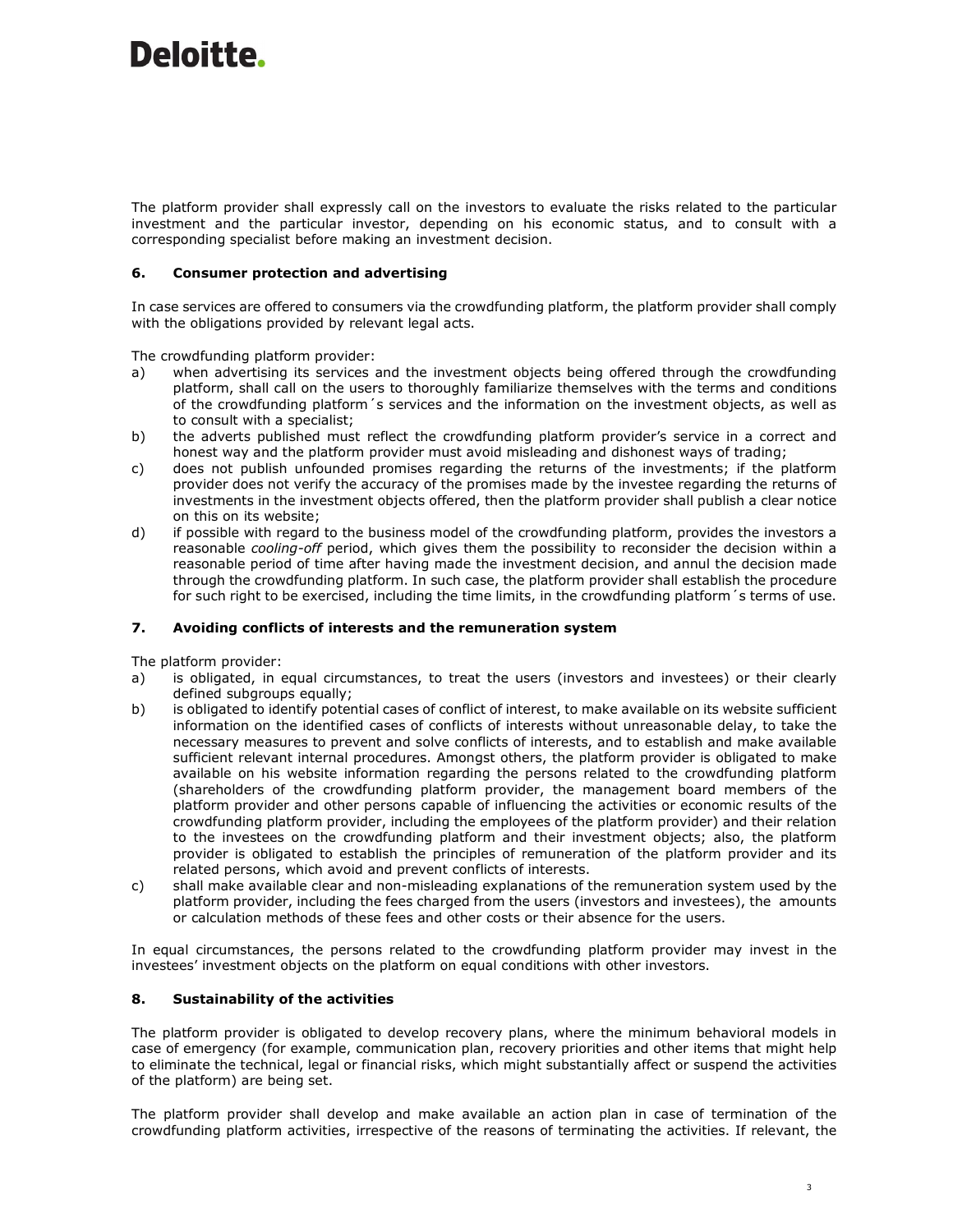action plan shall contain information about the valid agreements, the investees' assets transferred to the platform provider and the conditions of the continuance, transfer, administration and termination of the agreements.

If relevant due to the nature of the platform provider's activities, the platform provider shall conclude an agreement with a legal person, which, in case of termination of the platform provider's activities, shall have the right to access the crowdfunding platform's user-related data and accounts, with the objective of taking over the platform provider's rights of administration.

## **9. Reporting**

Within two (2) calendar months following the end of each calendar year the crowdfunding platform provider is obligated to make available on its website an overview of the results of the platform provider's economic activities over the previous calendar year as well as information about the campaigns conducted during the same calendar year, the forecasts published regarding the investment objects and the comparison of such promises with actual results, including the promised and actual returns of investments.

In addition, within two (2) calendar months following the end of each calendar year the crowdfunding platform provider is obligated to provide FinanceEstonia or a third party nominated by FinanceEstonia with an overview of the results of the platform provider's economic activities over the previous calendar year, as well as the information about the campaigns conducted during the same calendar year, the forecasts published regarding the investment objects and the comparison of promises with actual results, including the promised and actual returns of investments, and also the compliance with the Best Practice, in a form provided by FinanceEstonia.

The data provided must contain at least the following information: the number of successfully ended campaigns<sup>1</sup>, the sums of money raised during the campaigns, the percentage of the successfully ended campaigns from the whole number of the investment objects, the size of the average investment object, the size of the smallest and biggest successfully ended campaigns; the number of investors per investment project. The data must be provided according to the type of crowdfunding (investment based and loan based models must be distinguished).

FinanceEstonia has the right to transfer the information received to third parties, as well as to publish the information on a website.

FinanceEstonia does not guarantee nor is responsible for the correctness of the data submitted to FinanceEstonia by the crowdfunding platform providers nor the correctness of data, which the crowdfunding platform providers have made available to the public.

### **10. Dispute resolution**

The crowdfunding platform provider shall make on its website available an annual overview regarding the complaints submitted against the platform provider, the measures taken to handle such complaints and the results of dispute resolution.

### **11. Joining the Best Practice and compliance with it**

If the crowdfunding platform provider joins the Best Practice, FinanceEstonia issues the platform provider a respective label, which the platform provider may use on its website and in its marketing materials. FinanceEstonia checks whether the platform provider complies with the Best Practice and issues, each calendar year, a new label to the platform providers that have joined the Best Practice and have been compliant with the latter.

In case of non-compliance with the Best Practice, FinanceEstonia may ban the platform provider from using the label issued or refuse to issue a new label in the new calendar year, and may also publish a notice on

<sup>-</sup> $1$  The successfully ended campaign for the purposes of the Best Practice is the campaign during which the minimum sum of the money to be raised, as set by the investees, was achieved.